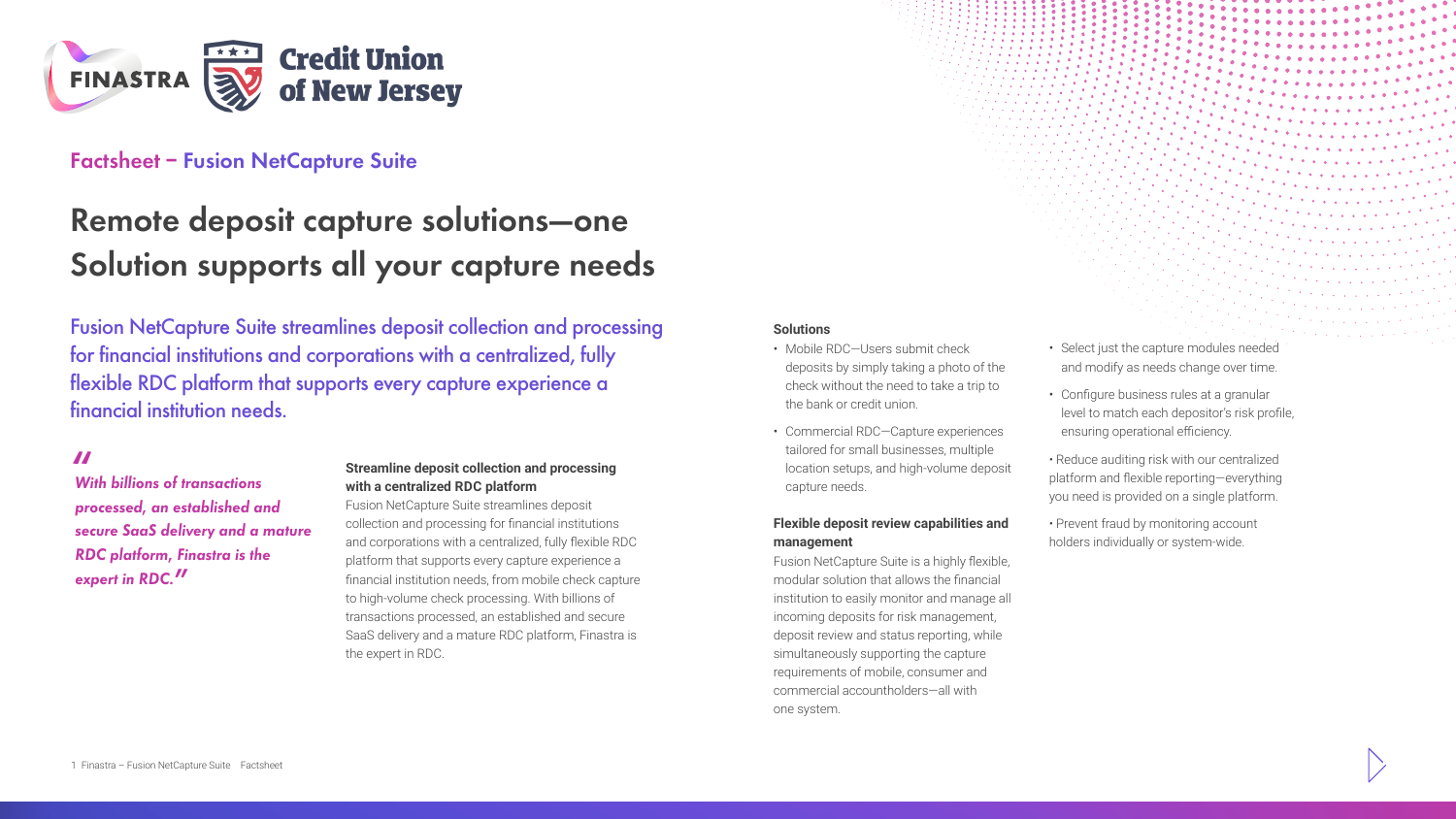## **Our flexible applications comply with FFIEC guidelines and meet the security standards and regulatory requirements related to RDC**

#### **Features and benefits**

- $\cdot$  Centralized, flexible system  $-$  Supports all your capture needs with a single system
- Expand and retain customers or members — Support additional, convenient deposit methods
- $\cdot$  Easy to use  $-$  Intuitive interface, clean and simple layout
- $\cdot$  Risk mitigation  $-$  Flexible tools for fraud monitoring, deposit review and management
- $\cdot$  FFIEC compliance  $-$  Flexible applications comply with guidelines and meet security standards and regulatory requirements
- Fraud prevention Monitor accountholders individually or systemwide
- $\cdot$  Reporting  $-$  Flexible reporting capabilities
- SaaS Hosted within our secure, SSAE 16 standard data centers

#### **Security, risk and compliance**

Our flexible applications comply with FFIEC guidelines and meet the security standards and regulatory requirements related to RDC.

- $\cdot$  Data encryption  $-$  All sensitive user information is encrypted, limiting exposure of personal accountholder data.
- Separation of duties Administrative duties can be segregated to ensure clear lines of responsibility including deposit scanning, submission and review duties.
- Deposit fraud & detection  $-$  Configurable business rules enable the financial institution to develop custom risk profiles to match their unique risk tolerance, including detection of high-risk transactions.
- Flexible reporting  $-$  A wide variety of reporting in the categories of deposit activity and research, usage, trending, velocity, and audit and security.
- $\cdot$  Multifactor authentication  $-$  Supports the use of a secure virtual token and the use of multiple challenge questions as an extra layer of security.
- System limits  $-$  Set flexible systematic limits to RDC usage to further mitigate risk such as velocity or deposit amount limitations.

### **SaaS model—secure deployment and delivery**

With our secure hosting service, our team of [e](http://www.finastra.com/)xperts can manage all aspects of the remote deposit capture solution for you.

Finastra provides secure hosted deployment and delivery with:

- Full redundancy
- Physical and logical security features
- System monitoring and backup
- Disaster recovery and business continuity contingencies
- Annual SSAE 16 audits

#### **Minimum requirements**

• Intel or AMD > 1 GHz CPU (Dual and Quad core processors supported)

- 1 GB RAM
- 4 GB RAM recommended
- Monitor with 1024 x 768 resolution
- 20 GB HDD, with at least 500 MB of free disk space

#### **Operating system** One of the following:

- Microsoft Windows 7 Professional or Ultimate
- Microsoft Windows 8.1
- Microsoft Windows 10
- macOS High Sierra (10.13)
- macOS Mojave (10.14)

All 32-bit version operating systems are supported while most 64-bit versions are supported, depending on the scanner.